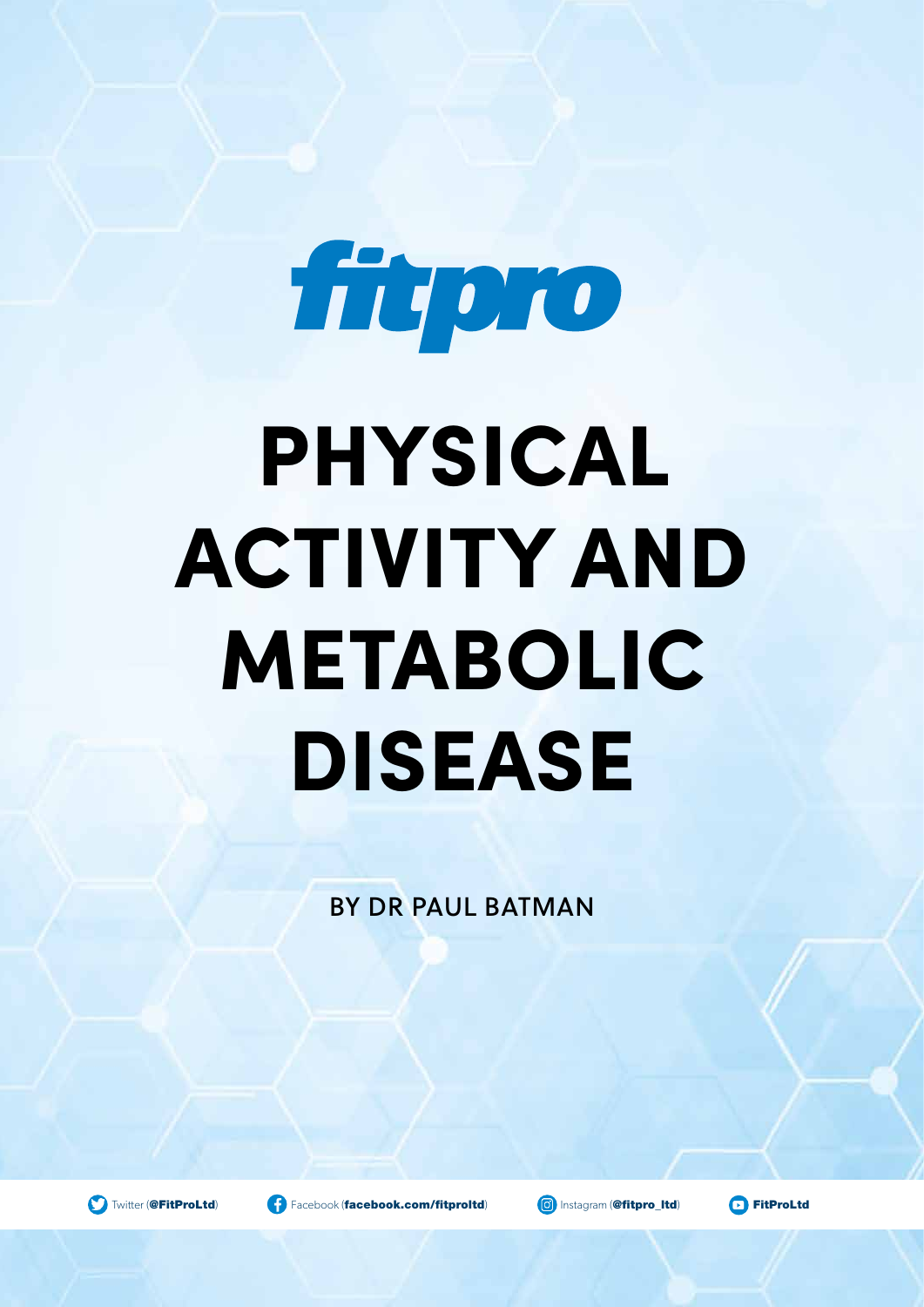It has been estimated that, by 2030, diabetes levels will escalate to one in three people contracting type 2 diabetes amid increasing overweight and obesity levels. With 68% of males and 60% of females at an unhealthy weight range, the number with diabetes will continue to increase and, by 2030, it is estimated there could more than 87,000 hospital cases every year.

Type 2 diabetes is a significant risk factor for cardiometabolic disease in the UK, with treatment costing approximately £8 million per year. Diabetes rates soared between 1994 and 2016 from 2.4% to 6.9% of the population, resulting in increases in the number of heart attacks, kidney failures and strokes.

Type 2 diabetes accounts for approximately 9% of the NHS budget, with 200,000 people every year being diagnosed with the condition. With the lockdowns associated with the COVID-19 pandemic, this number will reportedly escalate by over 98,000 new cases and an estimated 850,000 living with diabetes who are unaware of their condition placing an even greater strain on a healthcare system already struggling with services and costs.

Given these alarming statistics, a call to action has been prompted with the cornerstone being more education about diabetes prevention, programmes concentrating on maintaining a healthy weight, increase in physical activity and better food and diet choices.

One significant method for controlling diabetes is increasing physical activity levels. Historically, the national physical activity guidelines of 150 minutes of moderate to vigorous exercise at 3-9 METs has been the main intervention model. While very successful for mainstream symptom-free demographics, it can be too severe for vulnerable or sedentary groups, especially metabolic-deficient patients who generally present with poor muscle strength, reduced oxygen capabilities and neural problems associated with diabetes (40% of diabetes patients report neuropathies). Reaching these levels of intensity can be difficult for these patients, resulting in poor adherence or compliance rates. Some studies report 60-70% drop-out rates using this commonly accepted exercise prescription, highlighted by a drop-out rate of 65% in a 12-month walking programme.

Patients with type 2 diabetes also experience a low-grade inflammation causing the immune system to be hyper vigilant, releasing more white blood cells than is necessary and creating more free radicals that can eventually compromise the cell membrane and internal cell structures. When diabetics are subjected to prolonged bouts of inactivity, their inflammatory state can be further aggravated, contributing to the existing metabolic problem. Low-intensity activities of between 2-6 METs can assist with the control of inflammation and cause a reduction in the formation of free radicals in the cell, as well as improving insulin sensitivity and lowering plasma lipid levels.

To improve the cardiovascular and metabolic health profile of type 2 diabetics, the American College of Sports Medicine (ACSM) recommends an exercise prescription of low to moderate levels of intensity at 40-70% of maximum heart rate. It states that the lower intensity activity leads to a more comfortable and tolerable level of exertion, as well as reducing any potential musculoskeletal injury and feet/ankle trauma.

The purpose of this white paper is to investigate the role of different forms of physical activity of different durations and intensities and the influence of increased sedentary behaviour on the causes of metabolic disease.

fitoro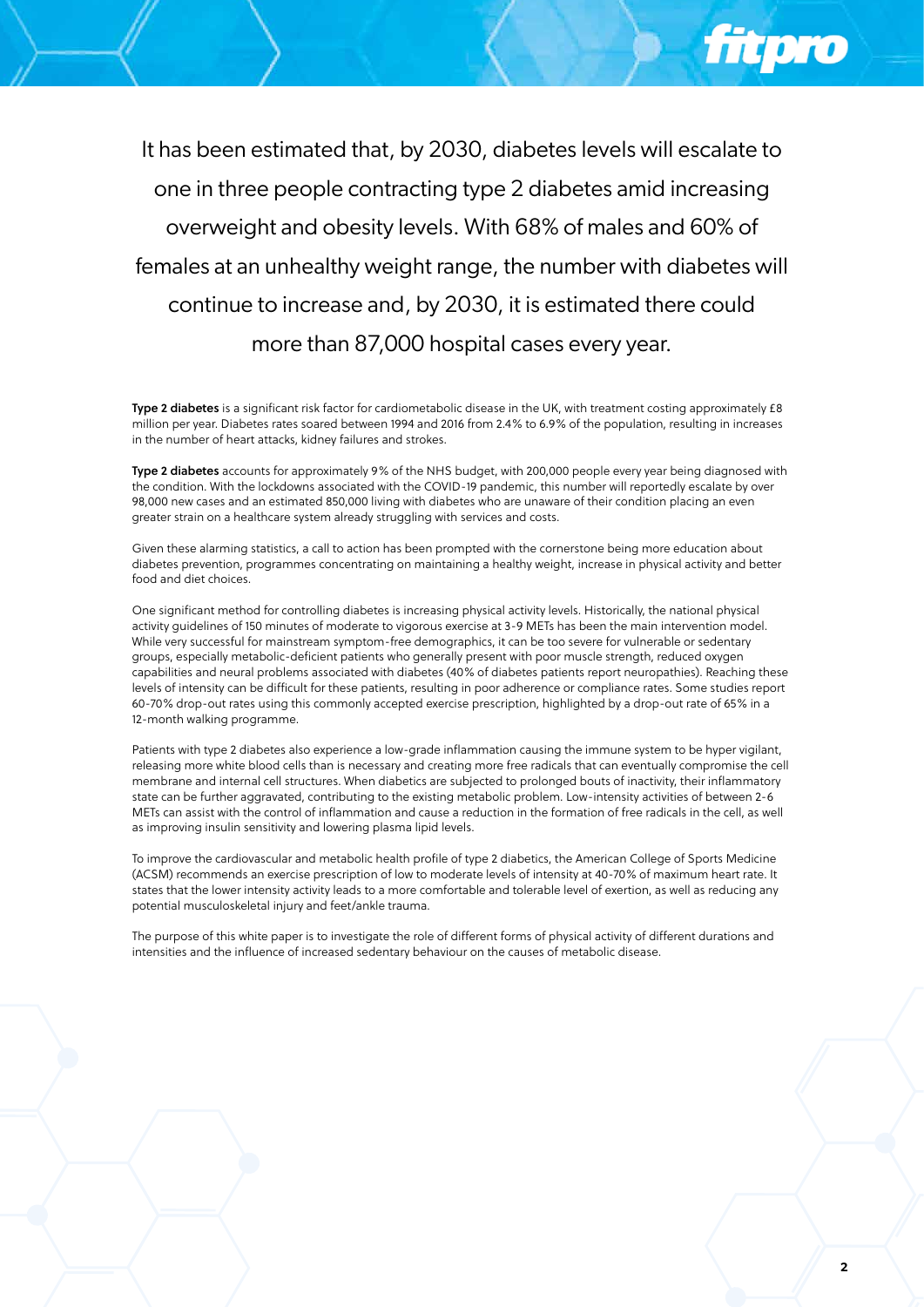Title: *Short-term decreased physical activity with increased sedentary behaviour causes metabolic derangements and altered body composition: Effects in individuals with and without a first degree relative*

Authors: Kelly Bowden, Victoria Sprung, Juliette Norman, Andre Thompson, Katie Mitchell, Jason Halford, Jo Harrold, John Wilding, Graham Kemp, Daniel Cuthbertson

Source: Diabetologia (2018), 61: 1,282-94.

## **Introduction**

It is well established that physical inactivity significantly contributes to the development of obesity, insulin resistance and type 2 diabetes, generally caused by a reduction in muscle insulin sensitivity contributing to increased central fat accumulation in the liver and other organs.

The majority of studies examining inactivity have used interventions such as bed rest and limb immobilisation, while preventing exercise trained subjects from exercising. There have been few studies that have examined habitual activity in free living subjects. More recent studies focus on step reduction experimental models measured over a time period. The results of these studies report that a 14-day period of inactivity results in a decline in cardiorespiratory fitness, increased concentration of central fat, loss of skeletal muscle and a reduction in insulin sensitivity. Interestingly, these changes were reversed with the resumption of normal steps in the young but not in the older adult.

It has also been reported that parents, siblings and children of a person with type 2 diabetes have a three-fold increased risk of developing the disease.

This study aimed to investigate the metabolic changes that occur with a decrease in habitual physical activity and an increase in sedentary behaviour in the short term, and whether the same effects are likely to occur in their first-degree relatives.

#### **Methods**

Forty five habitually active subjects aged 36 +- 14 years who did not engage in formal exercise programmes were selected for the study. To be eligible, subjects had to have a daily step count >10,000 steps per day. Subjects were required to reduce their step count to 1,500 steps per day for 14 days. Data were collected on anthropometric measurements, glucose levels, HDL cholesterol, LDL cholesterol, insulin levels, total cholesterol and cardiorespiratory fitness (VO2 peak). Daily physical activity was measured with movement sensors that measured daily step counts, total energy expenditure and different levels of intensity. Dietary analysis was also made. At the end of 14 days, normal daily activity patterns were resumed before a final assessment.

#### **Results**

During the experimental period, daily step counts were reduced by 10,285 steps per day, while sedentary time increased by 223 minutes per day.

There were significant decreases in whole-body insulin sensitivity, cardiorespiratory fitness, lower limb muscle mass and muscle insulin sensitivity. There were increases in LDL cholesterol, total body fat and liver fat.

All changes were reversed after resuming normal habitual physical activity patterns.

#### **Discussion**

Although small initially, a short-term reduction in habitual physical activity as measured by >80% reduction in steps per day and an increase in sedentary behaviour can cause dramatic negative changes in cardiorespiratory fitness, insulin levels, central and liver fat levels and lean body muscle mass. The extent of the damage would be clinically significant over a longer inactive period. The rapid decline in metabolic health due to reduced activity and increased sedentary time supports the importance of lifestyle changes necessary to maintaining good health, even in the absence of a moderate to vigorous exercise regime.

Interestingly, first-degree relatives of type 2 diabetes patients appear to be more susceptible to these adverse changes in activity levels to a greater extent than those related to non-diabetic patients.

One of the major causes of decreased insulin sensitivity was the lack of continual muscle contractions that decreased the need for glucose uptake. Increased sedentary time reduced the metabolic demand of skeletal muscle, causing an increase in blood lipids as well as the storage of lipids in the adipose tissue in anticipation of a return to movement. Associated with the undesirable metabolic changes was overfeeding caused by the reduced energy expenditure.

The adverse metabolic changes and decrease in cardiorespiratory fitness were reversed after 14 days of the resumption of habitual daily activity, despite being formally untrained. This supports the need to maintain high levels of low- to moderate-intensity lifestyle activity and reduce sedentary time throughout the day.

ñ i Dro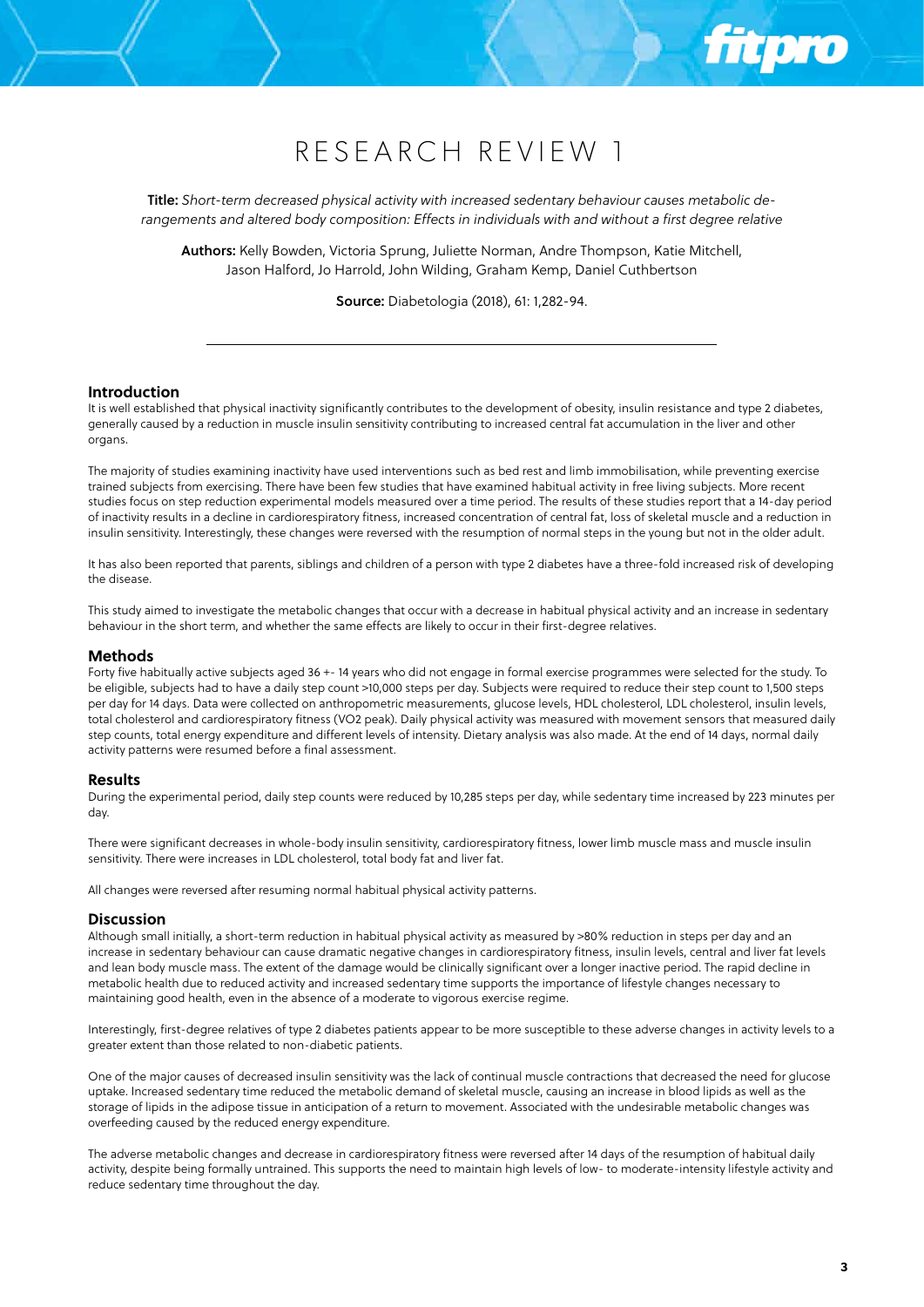Title: *Daily step count and postprandial fat metabolism*

Authors: Heath Burton, Edward Coyle

Source: Med Sci Sports Exerc. (2021), 53(2): 333-40.

## **Introduction**

New information suggests that glucose tolerance and postprandial fat metabolism can be improved by a single bout of exercise but can be significantly affected by prolonged periods of inactivity.

With daily low- to moderate-intensity physical activity taken almost entirely out of every-day life, prolonged periods of sitting and inactivity have become routine. It has been reported that, even in the presence of 150 minutes of moderate to vigorous exercise per week, there is still an increased risk of developing cardiovascular disease and all-cause death through increased periods of inactivity and sedentary time and low step counts.

Walking has been regarded as a main intervention in breaking up inactivity and sedentary time, increasing cardiovascular fitness and improving cardiometabolic profiles. The 10,000 steps recommendation has been popular over the years as a prescriptive model for improving health and fitness and reducing cardiovascular events, while reducing step counts in as little as one week can reduce insulin sensitivity, glucose control, decrease VO2max, promote endothelial dysfunction, decrease muscle mass and increase abdominal fat. These effects can increase by 80% if reductions continue for more than two weeks.

Information is emerging that, when sitting for >14 hours and with a step count of only 1,650-3,750 steps per day, a 60-minute bout of running at 67% VO2max will not increase fat metabolism or clearance in the next 24 hours. It appears that, if moderate to vigorous exercise is preceded by prolonged periods of inactivity and sedentary time, the normal acute fat metabolism improvements expected of exercise are rendered less effective. This phenomenon has been termed 'exercise resistance'.

Normally after the consumption of a meal (postprandial) triglyceride levels in the plasma remain elevated for up to 10 hours, reaching a peak at approximately three to six hours after a fat-rich meal. The concentration and length of the fat elevation is affected by the previous physical activity undertaken. High fat circulating levels are known to contribute to reduced insulin sensitivity, type 2 diabetes, atherosclerosis and metabolic syndrome.

The purpose of this study was to investigate the effect of reducing step counts and a single 60-minute bout of moderate to vigorous exercise on postprandial plasma triglyceride levels and glucose levels, as well as fat oxidation.

# **Method**

Ten subjects participated in the trial using different levels of step reduction. Subjects participated in five days of low (2,675 +- 314), limited (4,759 +-276) and normal (8,481 +- 581) steps per day. The first two days were control days that allowed for familiarisation, followed by two days of each step reduction level. At the end of each two-day intervention, subjects ran for 60 minutes at 64% VO2max on a treadmill. On the morning of day three after the treadmill exercise, subjects were given a high-fat shake and the postprandial effects were measured for the following six hours. Diets were controlled and subjects were asked not to undertake any other form of additional exercise.

#### **Results**

After the low (2,675 steps) and limited (4,759 steps) step days, plasma triglyceride levels remained high at 22-23% when compared to normal (8,481 steps). Whole-body fat oxidation was lower in low and limited step interventions compared to normal.

#### **Discussion**

The main finding of this study was that, when subjects reduced their step count to 2,675 and 4,759 steps, their plasma triglyceride levels were 22-23% higher and their whole-body fat oxidation was 14-19% lower than when they completed 8,431 steps per day. Abnormally postprandial high plasma triglyceride levels can lead to insulin resistance, glucose intolerance and type 2 diabetes.

This suggests that at between 2,500 and 5,000 steps per day there was still a blunting of fat oxidation and a reduced uptake of triglycerides into the tissues after 60 minutes of treadmill running at 64% VO2max. The blunting of triglyceride uptake and the decrease in fat oxidation by the tissues suggest that inactivity or reduced step count for two days before an exercise bout at a specific threshold might cause an inhibitory effect on postprandial fat oxidation, creating a potential exercise resistance.

In previous studies, it was observed that when step was reduced to <4,000 and sitting was >13 hours, the removal of triglycerides from the blood was significantly reduced after a 60-minute exercise bout. The higher prolonged sitting time that reduced intermittent muscle contractile activity created an environment where the full effects of the exercise bout could not be realised postprandial. A rate-limiting enzyme called lipoprotein lipase (LPL) is responsible for clearing triglycerides from the blood into the tissues. This enzyme is rendered inactive during prolonged sitting and can only be re-activated by low to moderate intermittent muscle contractions. The deactivating of the LPL enzyme during reduced muscle activity could be a contributing factor to the exercise resistance and the reduced fat metabolism. This supports the notion that even in those who participate in moderately high levels of activity and who still sit for prolonged periods increase their risk of mortality compared to those who exercise and are active throughout the day. It has been reported that, by breaking up sitting every hour with 20 seconds of intermittent cycling, fat metabolism increases, further limiting the exercise resistance effect.

*FILOTO*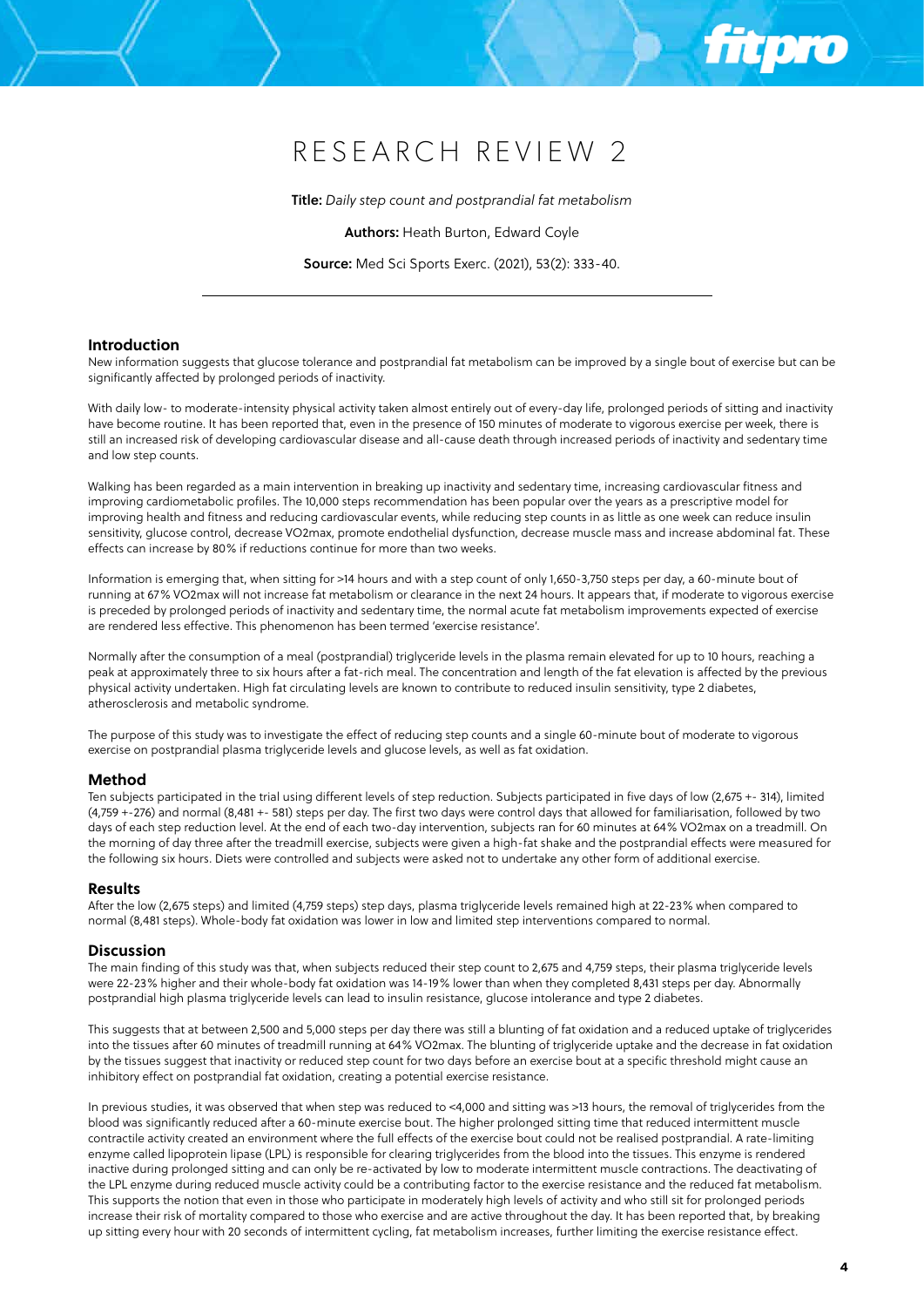Title: *Metabolic effects of breaking prolonged sitting with standing and light walking in older South Asians and white Europeans: A randomised acute study* 

Authors: Thomas Yates et al

Source: J Geront A Biol Sci Med Sci. (2020), 75(1): 139-46.

#### **Introduction**

In over 50% of older adults who have diabetes or high blood sugar levels, 90% of the same group will present with high blood pressure or hypertension. Ageing significantly increases the risk of insulin resistance and glucose intolerance leading to type 2 diabetes, which is twice as prevalent in South Asian groups compared to white Europeans.

With sedentary time now comprising 50% of the waking day, high mortality and morbidity levels have been reported. Conversely, limiting sedentary time or breaking up prolonged sedentary periods has been associated with healthy ageing.

One major response reported from breaking up prolonged sitting has been the improved postprandial insulin sensitivity. The breaking up of sedentary time has been through intermittent standing or light walking.

The aim of this study was to investigate the short-term effect on postprandial metabolic responses by short breaks of standing or light walking in older adults and whether ethnicity is a major variable.

# **Method**

Thirty South Asian women and 30 white European women aged 65-79 years were selected as subjects for this study. Both groups were subjected to three experiments: 1. Prolonged sitting for 7.5 hours while consuming two meals; 2. Standing for five minutes every 30 minutes for the duration of the test; 3. Five minutes of light-intensity walking every 30 minutes. There was a seven-day period between each testing protocol.

After each experimental period, blood samples were taken analysing glucose, insulin and triglyceride levels.

## **Results**

Insulin responses were reported as lower in the walking intervention compared to standing. The lowered insulin response was significantly greater in South Asian women than in white European women.

Postprandial glucose response rates were lower in the light walking intervention compared to the standing breaks and there was no difference across ethnicity.

Blood pressure was lower after the light walking intervention.

# **Discussion**

The results indicated that light walking for five minutes every 30 minutes of prolonged sitting resulted in clinically significant improvements in postprandial insulin levels, blood pressure and glucose levels. The greatest reduction in insulin levels was significantly greater in South Asian women, possibly due to the higher insulin levels they presented with at the initial testing.

Insulin resistance is a key marker of cardiometabolic disease with ageing and is a public health priority that could be controlled with five-minute walking breaks rather than a 30-60-minute MVPA exercise bout that is clearly beyond the ability of many older adults.

The light walking intervention produced a lower blood pressure response that is particularly significant, as increases in hypertension are a hallmark of ageing and contribute to increases in mortality rates. The walking intervention speed was 2.4-4.4km/h and is well within the ability of most older adults. The results suggest that the greatest benefit in breaking up sitting is achieved with some additional movement beyond just standing.

Breaking up prolonged sedentary time by standing had little effect on insulin levels and glucose levels in either ethnic group.

ñ Ioro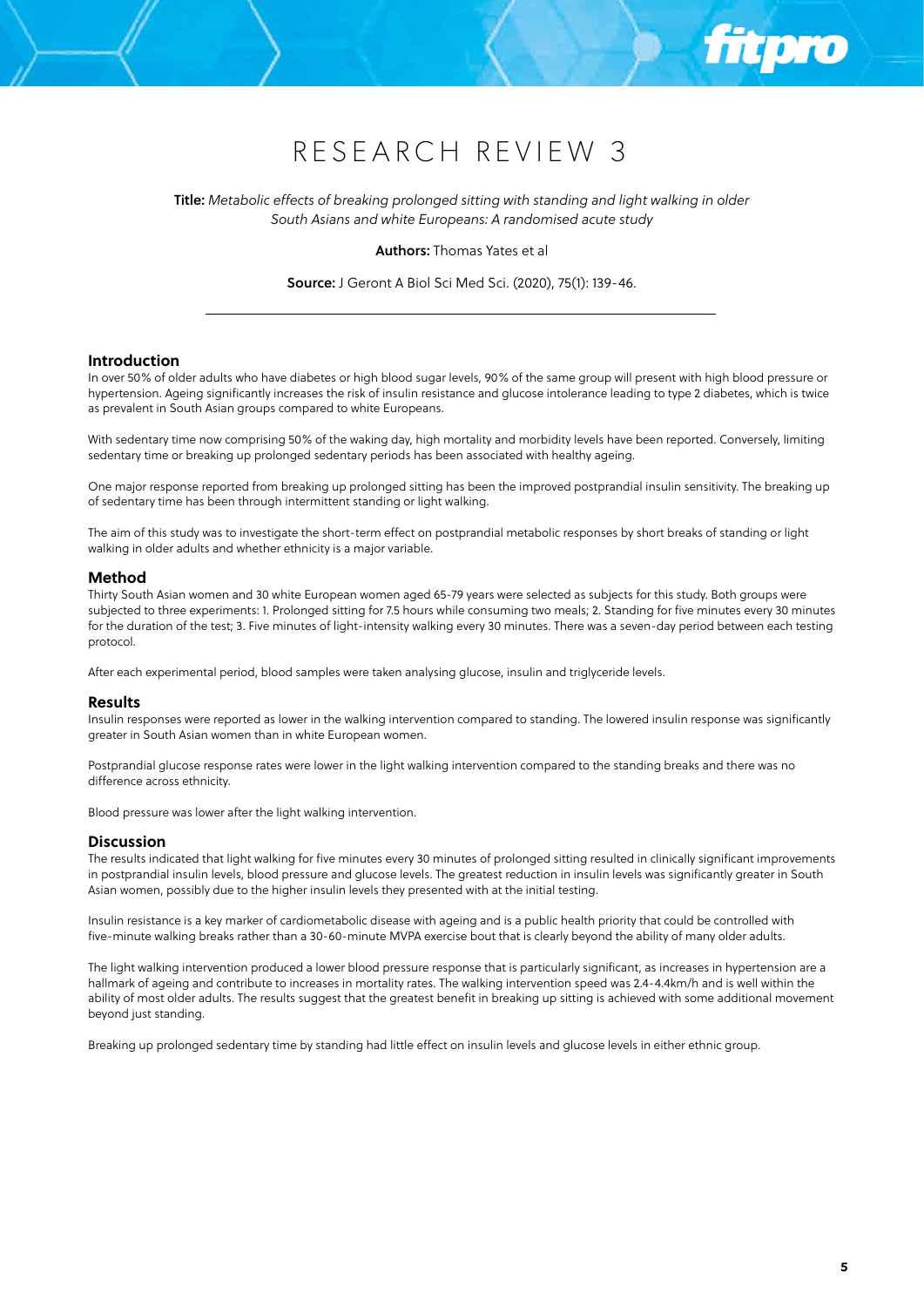Title: *Brisk walking compared with an individualised medical fitness programme for patients with type 2 diabetes: A randomised controlled trial*

Authors: SFE Praet et al

Source: Diabetologia (2008), 51: 736-46.

#### **Introduction**

When combined with diet, exercise has been regarded as a key intervention in the control of diabetes and glycaemic control. The most commonly referred programme is a medical fitness-based programme consisting of a combination of aerobic activities and resistance training, usually supervised by an allied health professional.

The compliance rate for medical supervised programmes has been reported at between 10% and 80%, with financial costs sometimes beyond the affordability of many patients. An alternative programme consists of a low-cost group walking programme with an emphasis on aerobic activity with little resistance training. Some reports indicate that both aerobic and resistance training are necessary components of a successful intervention to control diabetes.

The purpose of this study was to compare changes in glycaemic control and cardiovascular risk after 12 months of a low-cost group brisk walking programme compared to the more traditional medical fitness model.

#### **Method**

From an initial cohort of 493 diabetic patients, 92 were randomly allocated to either a brisk walking or medical fitness intervention for a 12-month period.

The brisk walking group met three times per week for 60 minutes per session at an intensity of 5-6km/h, reaching 75% of maximum heart rate. All sessions were supervised by a certified fitness trainer. A resistance training protocol was introduced that consisted of bodyweight, floor and elastic band exercises.

The medical fitness group met for three 30-minute exercise sessions per week and performed an interval-style protocol on a home trainer, elliptical trainer or rowing ergometer, based on their physical work capacity. The intensity was at 73% of maximum heart rate. They also participated in a resistance training programme consisting of eight exercises for both upper and lower body. After six months, the duration of the programme increased from 90 minutes per week to 180-225 minutes per week.

Energy expenditure, resting heart rate, blood pressure, cardiovascular fitness and blood analyses consisting of HbA1c (haemoglobin and glucose combined is an indicator of blood sugar levels), plasma glucose, insulin, HDL, LDL and total serum cholesterol were recorded.

The financial cost to the subject was €853 for the medical fitness programme, compared to €396 for the group brisk walk programme.

## **Results**

At the end of the 12-month programme, 37% of the brisk walking programme and 44% of the medical fitness group were still actively participating in the programme. The main reasons cited for dropping out of the programme were lack of motivation and lower-body overuse injuries and arthritis.

There was no significant difference in glycaemic control as measured by the HbA1c between either of the brisk walking or medical fitness programmes.

There was no significant difference recorded for blood pressure or resting heart rate between both intervention groups.

There was no change in body composition and no significant differences between fitness levels and workload capacity.

#### **Discussion**

This study reported that a group brisk walking programme could produce equally significant changes to an individual supervised medical fitness model over a 12-month period.

One major concern was the significant drop-out rate in both interventions. The main reasons given were lack of motivation and lowerbody overuse injuries and orthopaedic problems. In diabetic groups, it has been reported that high drop-out rates are mainly due to neuropathies and poor muscle strength and sarcopenia.

A recommendation was that the initial intensity was too great and the progression should have been more gradual, with an initial emphasis on resistance training and flexibility to ensure that muscles and tendons are capable of withstanding the significant stress of more intense exercise. Another possible intervention would be to set a daily workload that is reached by performing every-day activities at a more comfortable level of intensity.

If compliance or adherence is a risk in longer programmes, more time must be spent in mentoring and individual counselling to ensure long-term clinical benefits.

**filoro**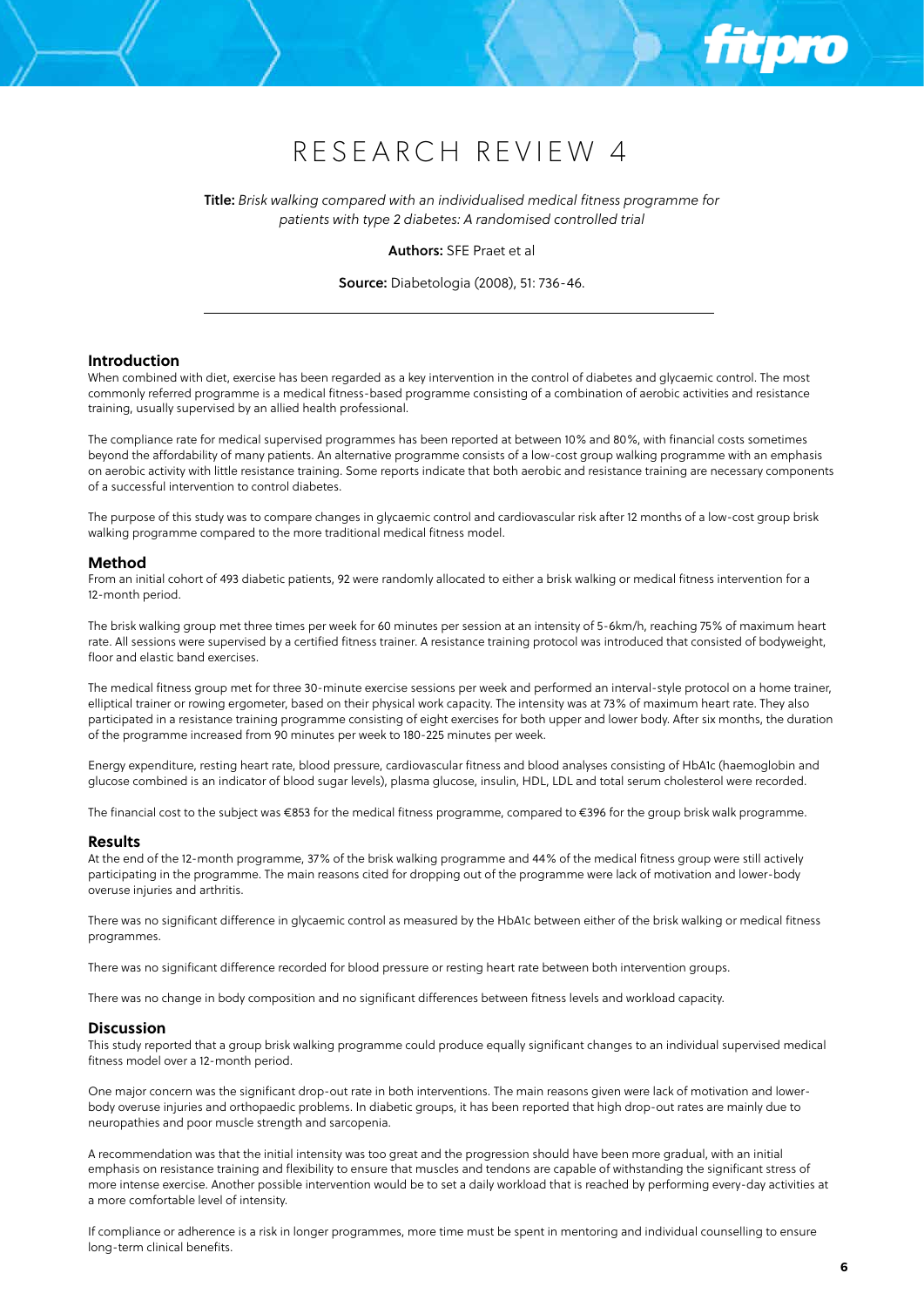Title: *Association between bout duration of physical activity and health: A systemic review*

Authors: JM Jakicic et al

Source: Med Sci Sports Exerc. (2019), 51(6): 1,213-19.

# **Introduction**

A barrier to exercise that is often cited is lack of time. While there is no dispute that moderate to vigorous exercise is the cornerstone of an improvement in health, adherence rates are historically poor. The compliance with a 30-minute bout of exercise performed for five days totalling 150 minutes of MVPA has been outside the ability of most people with chronic conditions, particularly those with metabolic disease.

More recently, there have been emerging reports that multiple shorter bouts of exercise of <10 minutes accumulated over the day could produce favourable health benefits.

Maintaining exercise sessions long term has been difficult for diabetics due to neuropathies and poor muscle strength levels.

Global physical activity guidelines over the last decade recommended that the exercise bout duration >10 minutes is the tipping point for health improvements. However, with improved instrumentation, the 2018 Physical Activity Guidelines Committee (PAGAC) recognised that activities of daily living were rarely performed for more than 10 minutes at a time.

The 2020 World Health Organization, for the first time in its landmark Sedentary Behaviour and Physical Activity Guidelines, advocated that bouts of exercise of fewer than 10 minutes in duration should now be included in exercise prescription for health.

## **Method**

The PAGAC conducted an extensive meta-analysis reviewing 25 original manuscripts from 1995-2017 that investigated the relationship between bouts of physical activity and specific health outcomes. They specifically examined the relationship between bouts of exercise >10 minutes compared to <10 minutes on bodyweight, blood lipids, blood pressure, glucose levels, insulin levels and metabolic syndrome.

## **Results**

There was no significant difference between the accumulated (<10 minutes) and continuous exercise bouts on blood pressure and total cholesterol, C-reative protein (inflammatory marker), insulin levels, metabolic syndrome and all-cause mortality. Lower fasting blood glucose levels were reported in the accumulated <10 minutes bout. HbA1c levels, which are a marker of diabetes, were lower in the accumulated 10-minute bout than the continuous bout.

#### **Discussion**

This study highlights the significant shift away from exercise bouts >10 minutes required to receive any major health benefits and all-cause mortality to <10-minute bouts. This is of particular importance for public health messaging, allowing people to accumulate physical activity of shorter durations in any form over the course of the waking day.

The main type of physical activity that appears to produce the most effective results is walking. Unlike many other forms of exercise, walking has no cost and can easily be incorporated into daily life to meet exercise guidelines.

In a lockdown situation created by the COVID-19 pandemic, sit to stand to stroll transitions have been prescribed with great success. People were asked to stand and stroll from a sitting position every hour for five minutes for at least 12 hours per day. This translated into 60 minutes of activity at 3 METs for 60 minutes, totalling 180 MET Minutes. If this was performed every day 180 x 7 = 1,260 MET Minutes, which is well in excess of the 500-1,000 MET Minutes recommended by the WHO.

**Ttpro**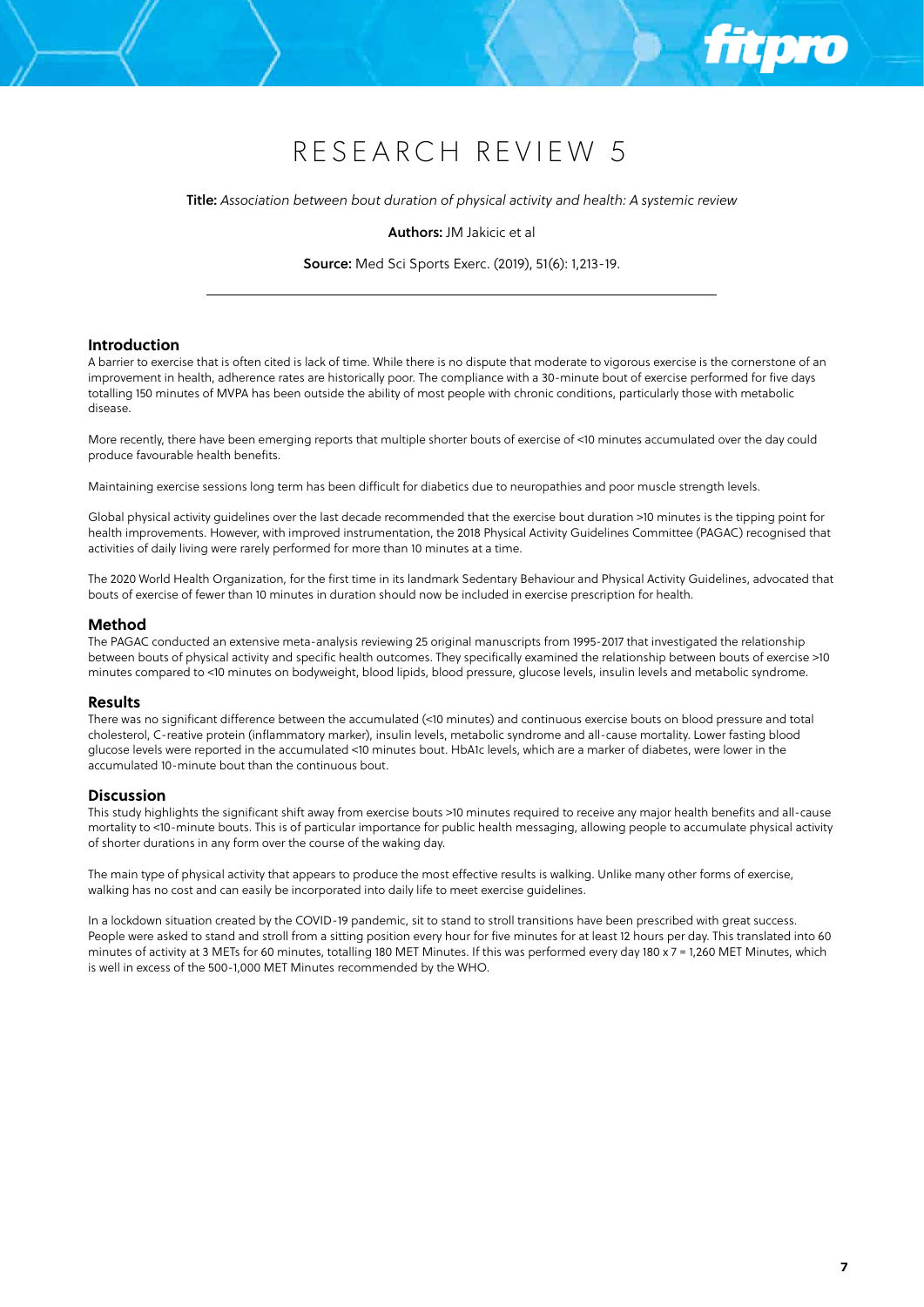Title: *Enforced inactivity in the elderly and diabetes risk: Initial estimates of the burden of an intended consequence of COVID-19 lockdown*

Authors: Courtney Kipps, Mark Hamer, Neil Hill, Paula Lorgelly

Source: June 2020, doi:10.1101/2020.06.06.20124065

# **Introduction**

As a means of controlling the transmission of COVID-19, countries throughout the world adopted 'stay at home' orders, only permitting people to leave their homes for food buying, healthcare and to exercise once per day. In the UK, those older adults >70 years who have been identified as at particular risk were advised to stay at home for at least 12 weeks.

As a consequence of the stay at home order, many medical treatments and appointments were cancelled in order to abide by the strict isolation orders. The lockdown closed many facilities that older adults would normally frequent to remain active.

Physical activity has been recognised as a key intervention against chronic disease and all-cause mortality. Generally, those who are habitually active live longer and healthier, maintain their independence and have lower healthcare costs, while the inactive have higher rates of chronic disease and healthcare costs.

While social distancing, self-isolation and lockdowns have been a major controller of the transmission, there appears to be a price to pay in older adults' general health.

The potential benefits of physical activity sadly can be lost much faster than it takes to attain them. In as little as one to two weeks of inactivity, VO2max and glucose control can be adversely affected, making it an independent risk factor even in lockdown.

Type 2 diabetes is a significant risk factor for cardiometabolic disease in the UK, with treatment costing approximately £8 million per year. Diabetes rates soared between 1994 and 2016 from 2.4% to 6.9% of the population. This study estimated the cost of inactivity during lockdown on the diabetes risk of older adults and the healthcare costs associated with it.

#### **Methods**

This study focused on the older adults with pre-diabetes during lockdown. It estimated the new number of new diabetic cases, total costs and future financial burden, the number of pre-diabetics who were active and the relative risk of diabetes.

#### **Results**

The Office of National Statistics estimated that there were 9,006,762 people over the age of 70 years in the UK in 2019, with 1.555 million having HbA1c values ranking them as high risk for diabetes (pre-diabetic). As a result of lockdown and inactivity in the >70 years group, it was estimated that there would potentially be 392,948 new cases.

The healthcare costs to screen and test these new cases was estimated at £35 million and their subsequent treatment and prescriptions at £225 million. The additional cost of treating complications in this group progressing to full diabetes was £909 million. The total NHS cost was estimated at £1.17 billion, which does not include indirect costs, social care costs and the loss of productivity.

#### **Discussion**

The interventions used to limit the transmission of one pandemic have inadvertently led to the development of another pandemic, which may prove to be as costly in both lives and financial costs.

The other unintended healthcare costs of COVID-19 include postponement of elective surgeries, morbidity costs associated with long COVID-19 recovery, decrease in patients attending medical consultations and inpatients, all of which carry significant additional costs.

Type 2 diabetes accounts for approximately 9% of the NHS budget, with 200,000 people every year being diagnosed with the condition. This number will escalate due to lockdown by over 98,000 new cases. Diabetes can be controlled with diet, medication and physical activity.

During lockdown and throughout the developed world, exercise was widely promoted as an important intervention in improving the immune system functioning to help control the effects of COVID-19. However, while some age groups might have taken the opportunity to become active initially, it seems that as the lockdown continued there was a reduction in exercise habits in most demographics. The older adults >70 years who needed physical activity the most seem to have become the least active and the most vulnerable, not only to COVID-19 but also to the ravages of inactivity and an increased sedentary lifestyle.

For exercise to have been effective in controlling COVID-19 and subsequent inactivity, new and more lifestyle-based physical activity interventions should have been promoted. Greater awareness of low- to moderate-intensity intermittent muscle contractions, how to create active homes, active transport, active work and active leisure would have given the population more options to become more active and reduce sedentary behaviour now and in the foreseeable future.

**fit pro**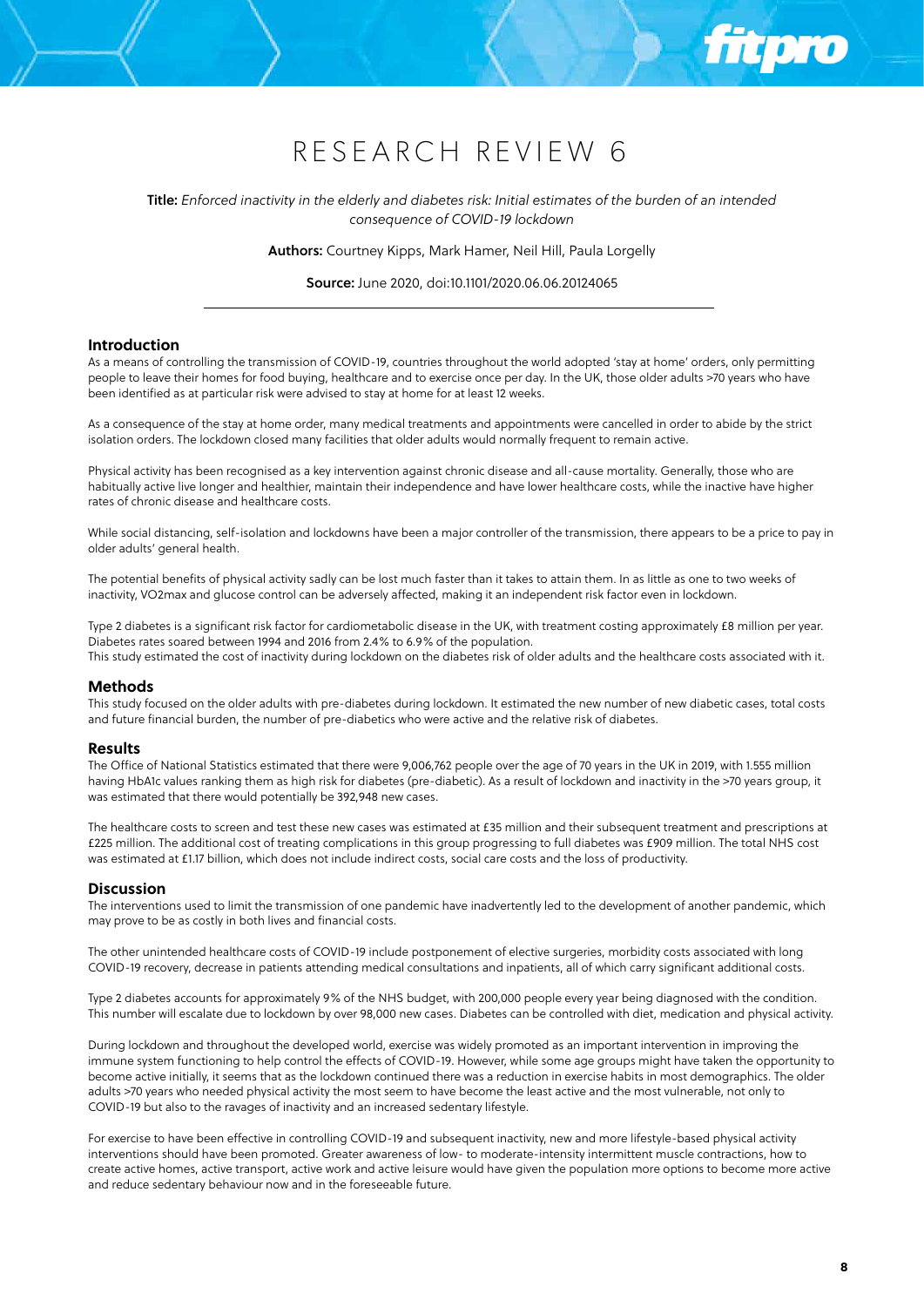

Title: *Minimal intensity physical activity (standing and walking) of longer durations improves insulin action and plasma lipid more than shorter periods of moderate to vigorous exercise (cycling) in sedentary subjects when energy expenditure is comparable*

Authors: Bernard M Duvivier et al

Source: PLoS One (2013), 8(2): e55542.

# **Introduction**

It has been well established that prolonged sitting results in increases in all-cause mortality and sedentary-related diseases such as glucose intolerance, increased plasma lipid concentration and increased insulin insensitivity. Prolonged sedentary time has been identified as an independent risk factor.

Reducing habitual physical activity by 15% in a two-week period can reduce glucose uptake by 17%. Insulin sensitivity is an important variable in the development of type 2 diabetes and is adversely affected by muscle inactivity due to an increase in skeletal muscle insulin resistance. Contracting skeletal muscles assist with the removal of glucose from the blood and reduce the need for large increases in insulin resistance from the pancreas.

The most common prescription to improve the cardiometabolic profile and reduce the risk of diabetes is 150 minutes of moderate to vigorous intensity exercise per week. It has been reported that this prescription is out of reach of most older adults and perhaps a different approach towards reducing sedentary time could be used as an initial prescription.

The purpose of this study was to investigate whether the negative metabolic effects of too much sitting could be attenuated by 60 minutes of MVPA daily exercise.

# **Method**

Twenty mostly sedentary subjects who volunteered for this study were aged between 18-30 years with a BMI of 20-30kg/m2. Subjects had to follow three activity programmes for four days each.

Subjects had to sit for 14 hours per day, walk for one hour per day, stand for one hour per day and sleep for eight hours per day. In the exercise protocol, subjects sitting for one hour per day was substituted with one hour of exercising while the rest of the day was the same as the sitting group. In the minimal-intensity programme, subjects were asked to replace six hours of sitting with four hours of walking and two hours of standing. Between each activity programme there was a 10-day break. Physical activity was monitored by a tracking device and diary.

Measurements were taken on insulin sensitivity and plasma lipid levels in a fasting state. Triglycerides, non-HDL and LDL levels were also measured.

# **Results**

Insulin sensitivity levels were lower and triglycerides and non-HDL were also reduced significantly after the minimal-intensity activity protocol, compared to sitting and exercise protocols.

# **Discussion**

Many new studies are prescribing 60-75 minutes of MVPA exercise to reduce the long-term cardiovascular problems associated with prolonged sitting. While not eliminating the side effects entirely, this prescription reduces the impact of prolonged sitting on mortality rates and cardiovascular health. While this prescription might be successful in reducing risk factors, it is difficult to maintain on a day-today basis and very difficult particularly for those suffering from metabolic disease.

It seems plausible that, to remedy the metabolic side effects of prolonged sedentary time such as insulin resistance and increased plasma lipids, more intermittent multiple contractions over the course of the day might be required in addition to the MVPA 150 minutes recommendations. Intermittent muscle contractions provide the stimulus to activate LPL enzymes important to extract triglycerides from the blood into tissues and the GLUT 4 transporter necessary for the removal of excessive blood sugar. A single continuous exercise session appears to be less effective in reigniting the LPL enzyme and Glut 4 transporter.

A confounding problem with 30 minutes per day for five days is the poor compliance that diabetic patients typically report from traditional exercise programmes. Factors such as reduced muscle strength and neuropathies reported in 44% of diabetic cases make it difficult to adhere to long-term exercise prescription of longer durations. Diabetic patients also report difficulty in sustaining an exercise habit due to lack of motivation and lack of time. A study reported a 65% drop-out rate in type 2 diabetics when exercise was based on 150 minutes of MVPA per week. Given that it has now been included in physical activity guidelines, activity sessions <10 minutes' duration and accumulated over the day could be a more realistic prescription and long-term option.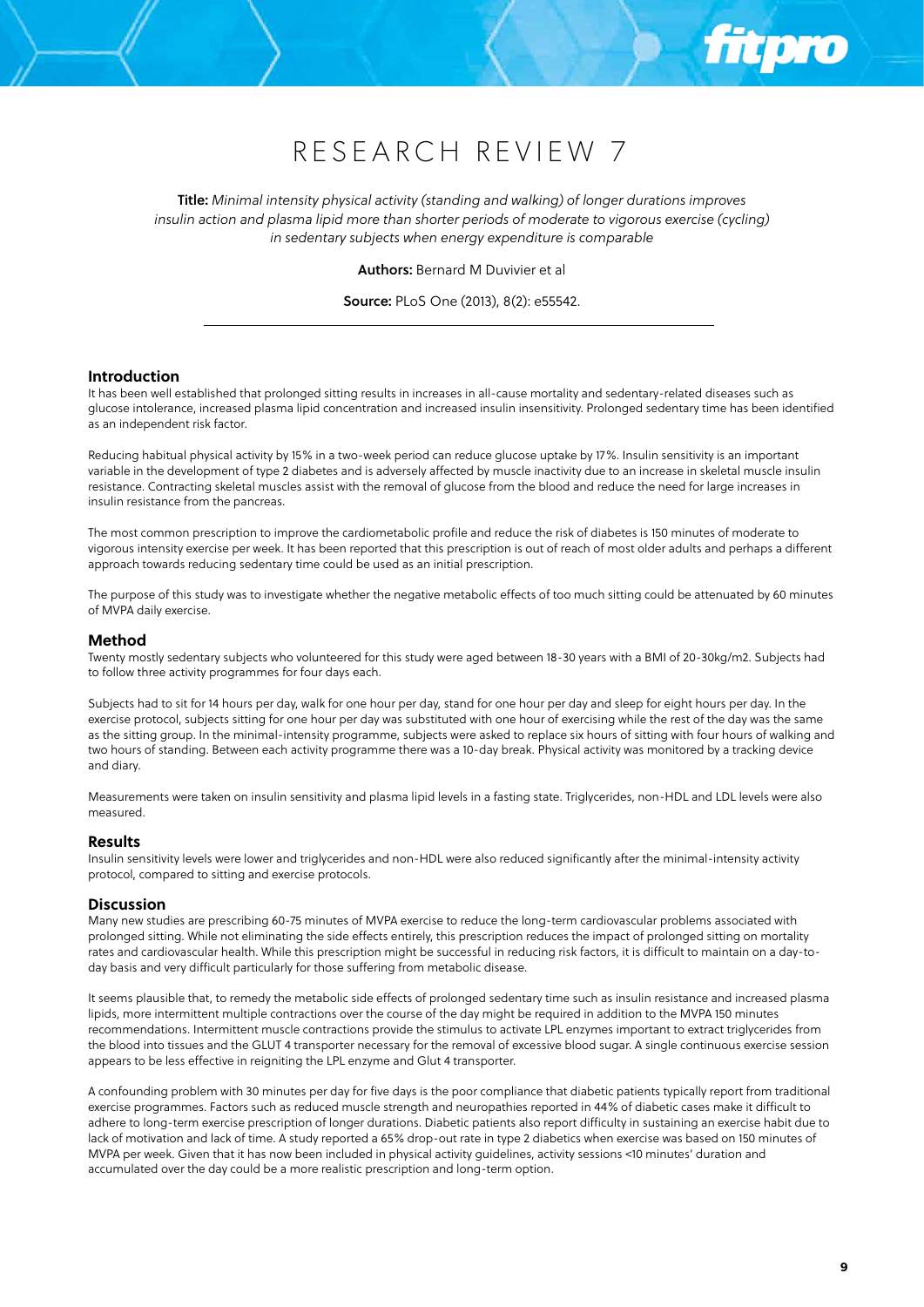Title: *Sedentary activity associated with metabolic syndrome independent of physical activity*

Authors: Andrea Bankoski et al

Source: Diabetes Care (2011), 34.

# **Introduction**

Perhaps the fastest-growing non-communicable disease over the past 30 years in the world is type 2 diabetes. The precursor to diabetes, heart disease and stroke is metabolic syndrome. This is a cluster of conditions that include abdominal obesity, high triglycerides, hypertension, low HDL cholesterol and hyperglycaemia. The criteria for suffering from metabolic syndrome are having three conditions from the cluster.

One risk factor for metabolic syndrome often identified is physical inactivity, defined as an absence of moderate to vigorous physical activity. With the increasing prevalence of sedentary time, new studies that differentiate sedentary behaviour from physical inactivity report it having its own set of conditions that are different from a lack of moderate to vigorous exercise.

The more time spent in sedentary behaviour, the greater the risk of metabolic syndrome, while breaking up prolonged sedentary time reduces these risk factors, indicating that the time spent being sedentary is associated with poor health outcomes independent of an MVPA exercise programme.

The purpose of this study was to investigate the effect that sedentary behaviour has on metabolic syndrome in adults >60 years.

## **Method**

A sample size of 1,369 older adults was originally selected for this study, of which 665 were identified with metabolic syndrome, all obtained from the NHANES database. Data was collected from an interview, medical examination and a laboratory test. Activity levels were measured using accelerometry, waist circumference, serum triglycerides, HDL levels, fasting glucose levels and blood pressure, which was taken for all subjects.

## **Results**

Subjects spent approximately 95 hours in sedentary behaviour. Those with metabolic syndrome were women, lower educational level, mainly non-drinkers, higher BMI, spent less time at MVPA intensity, had lower accelerometer counts during active minutes of the day, had longer sedentary bouts, had lower intensity during sedentary bouts and had fewer sedentary breaks.

When adjusted for age, sex, ethnicity, education, alcohol, smoking, BMI, diabetes, heart disease and physical activity, higher sedentary time with fewer active breaks was associated with increased risk of metabolic syndrome.

#### **Discussion**

People with metabolic syndrome spend more time in sedentary behaviour, have longer sedentary bouts, spend less time in MVPA and have fewer breaks in their sedentary periods, indicating a strong association between the number of sedentary hours and the increased risk of metabolic disease. This is one of the first studies to show this relationship, as many previous reports have found that physical activity predicts metabolic risk.

The results of this study suggested that it is not only total sedentary time that increases metabolic risk but the patterns of sedentary time, indicating that while a reduction in total sedentary time is important, so too is breaking up the existing time into smaller sedentary segments and increasing general movements throughout the day.

Older adults appear to be more at risk in becoming sedentary and developing metabolic syndrome. Currently, the fitness landscape does not attract this demographic in significant numbers, even though they are the fastest-growing demographic and cost the healthcare system more than any other age group.

ñ i Dro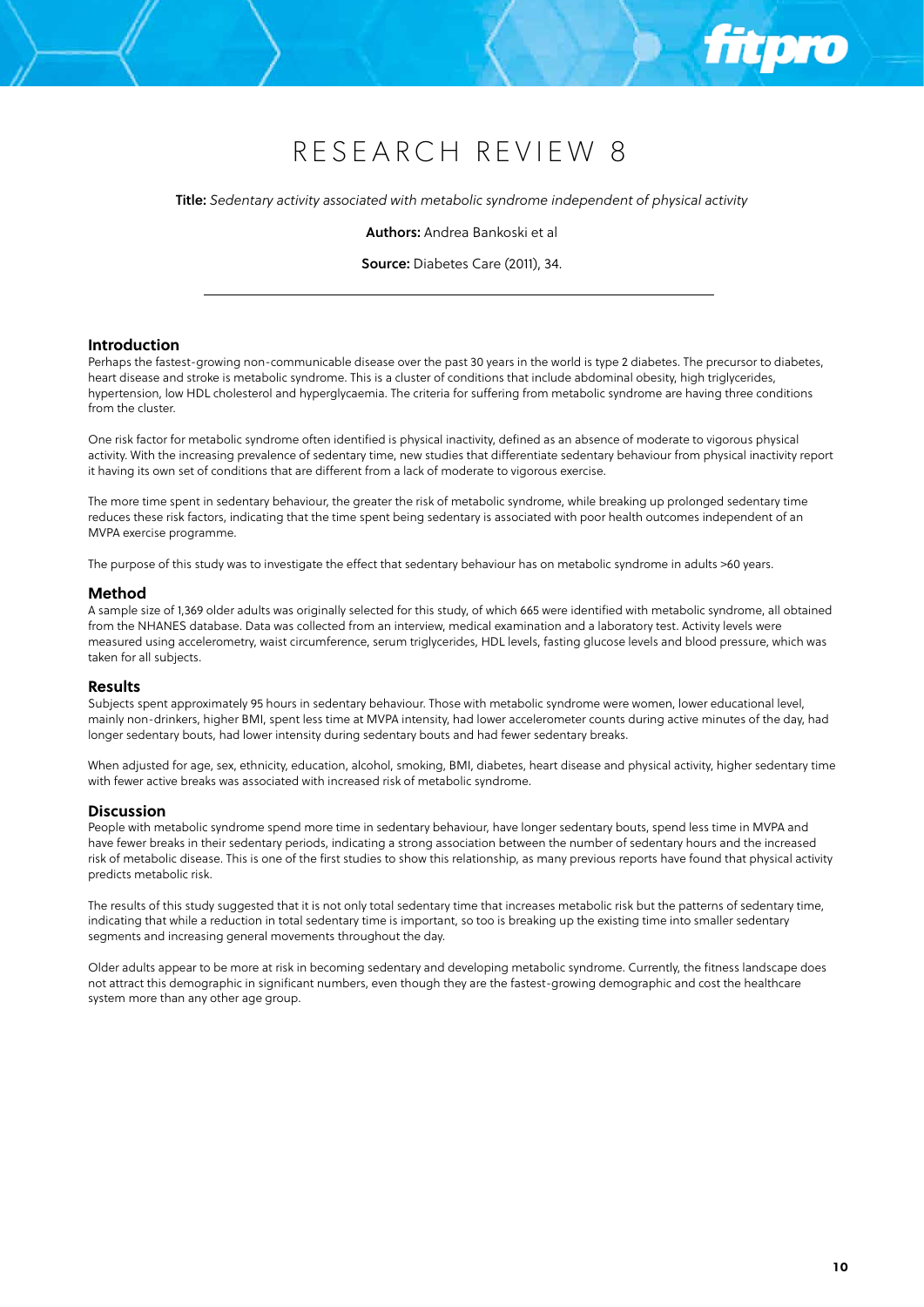Title: *Effects of a home-based intervention on diet and physical activity for rural adults with or at risk of metabolic syndrome: a randomised controlled trial* 

Authors: Krysten Blackford, Jonine Jancey, Andy Lee, Anthony James, Peter Howat, Tracey Waddell

Source: International Journal of Behavioural Nutrition and Physical Activity (2016), 13: 13.

#### **Introduction**

It has been reported that 13-35% of adults in countries such as UK, Australia and US have metabolic syndrome, with the prevalence increasing with age. The main risk factors for metabolic syndrome and cardiovascular disease include high cholesterol levels, overweight/ obesity, physical inactivity, high blood pressure, poor diet and a sedentary lifestyle.

Over 90% of Australians reportedly are not eating enough servings of vegetables, 51% are not eating enough fruits and 60% did not meet the 150 minutes of physical activity recommendation per week.

The numbers between the advantaged and the disadvantaged groups are widening, with lower socioeconomic groups more likely to be inactive, sedentary, have abnormal glucose levels, and lower fruit and vegetable intake compared to more affluent groups. This is amplified in rural communities, where there are higher mortality rates and poor access to healthcare services. Rural groups are more likely to be older >65 years, obese/overweight, have metabolic syndrome and suffer from chronic diseases, highlighting the need for an increase in health programmes and services to these regions.

The Albany Physical Activity and Nutrition Program (APAN) was developed to improve dietary and physical activity behaviours in 50-69 year-old adults.

This study aimed to investigate whether the APAN programme could improve the physical activity, diet and sedentary behaviours in older adults in remote communities.

## **Method**

There were 401 subjects aged between 50 and 69 years who were diagnosed at risk or with metabolic syndrome recruited to participate in a six-month randomised controlled trial. Subjects were screened by the Type 2 Diabetes Risk Assessment, assessed for waist circumference, dietary assessment, fasting blood samples and blood pressure and then were divided into an intervention group or control group.

The intervention group performed a home-based programme specifically addressing fitness levels and lifestyles. The fitness programme followed the national guidelines and dietary requirements. This group also received constant motivation with telephone support, online materials, goal setting and email communication. Self-determination theory was a major contributor to the motivational framework used in this study, stressing the value of new behaviours and intrinsic motivation. APAN materials were provided, stressing self-monitoring and goal setting and promoting the Australian Physical Activity and Sedentary Behaviour Guidelines that had previously been validated. Materials included booklets, charts, resistance bands, exercise charts, nutrition information, progressive checker and interactive blog.

#### **Results**

At the beginning of the study and during the selection process, there were no differences between the intervention group and the control group. The intervention group demonstrated significant improvements in mean walking time (MET minutes) per week, sitting time (reduced) and strength compared to the control group, who reduced their physical activity time and became more sedentary. Significant improvements were also noted in fibre intake, reduced fat intake score, increased fruit intake and increased vegetable intake.

#### **Discussion**

Interventions that address physical inactivity, poor diets and sedentary behaviour are becoming more important to reduce the risk of metabolic syndrome and cardiovascular problems.

The physical activity prescription for this study was based on national guidelines of 150 minutes of MVPA per week, which proved successful in reducing inactivity levels and producing positive health results. The many motivational techniques used provided support throughout the six months and contributed to the significant result. While there was an increase in physical activity levels, the reduction in sedentary times was not as significant. More education could have been provided on the problems of prolonged sitting, as it was limited with the emphasis being on improving activity levels.

A strength of this study was the self-determination approach to becoming active by creating an environment where new habits could be made. The major components of self- determination theory are to make the new behaviour option convenient so that it can be performed at a convenient time and place, be competent to be able to perform the new behaviour, have a purpose that is gained by performing the activity and enjoying the movement experience.

This study showed that it is possible to provide a low-cost, home-based option with motivational support to improve the metabolic health and cardiovascular health of rural and remote communities.

**Ttpro**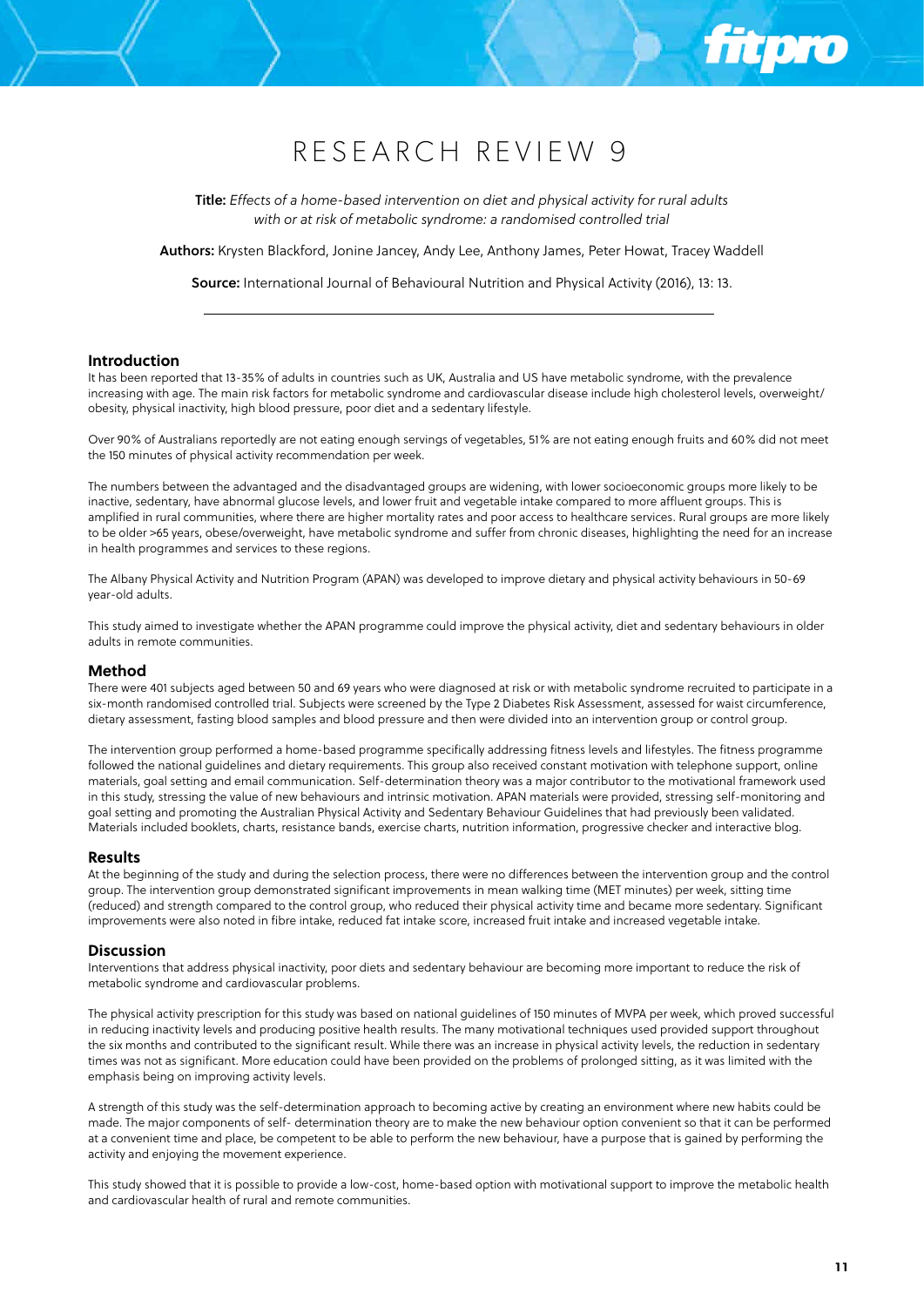Title: *How does light-intensity physical activity associate with adult cardiometabolic health and mortality? Systematic review with meta-analysis of experimental and observational studies*

Authors: Sebastien Chastin, Marieke De Craemer, Katrien De Cocker, Lauren Powell, Jelle Van Cauwenberg, Phillipa Dall, Mark Hamer, Emmanuel Stamatakis

Source: Br J Sports Med. (2019), 53: 370-76.

## **Introduction**

Over the past 20 years, health promotion programmes and public health guidelines have promoted moderate to vigorous exercise at a 3-6 MET intensity as the mainstay for improvements in high blood pressure, blood lipids, blood glucose, obesity and mortality. Little attention has been paid to other physical activities performed at low intensity between 1.6-3 METs. These activities include walking, household chores, gardening and other lifestyle activities.

Given the poor adherence rates for formal fitness programmes, particularly amongst those with chronic diseases including metabolic disease, light-intensity physical activity might be a viable alternative as it does not require dedicated time commitments or attendance at specific venues.

The aim of this study was to investigate the effect of light-intensity physical activity (LIPA) on cardiometabolic health.

## **Methods**

Researchers in this study conducted a systemic review of databases to identify relevant observational and experimental studies that investigated between LIPA and cardiometabolic health markers and all-cause mortality in adults. Finally, 72 studies were eligible, including 27 experimental and 45 observational studies.

#### **Results**

The mechanistic studies reported that short bouts of light-intensity activity throughout the day reduced postprandial glucose levels and insulin levels. The experimental studies revealed that daily intermittent light-intensity activity reduced the risk of all-cause mortality.

There was less conclusive evidence that light-intensity physical activity reduced blood pressure levels and blood lipid levels. This could possibly be due to the low volume of light-intensity physical activity of the studies. To receive strong cardiovascular benefits, moderateintensity activities reportedly produce the strongest response. If light intensity is used as a substitute, a larger volume of work is needed to create a similar stimulus.

# **Discussion**

Participation in low-intensity physical activity causes important positive benefits in cardiometabolic health. To produce stronger changes in blood pressure and lower mortality risk factors further, a greater volume of low-intensity work needs to be completed to at least equal the workload of the MVPA intensity. Different chronic diseases require different doses of physical activity. One size does not fit all.

The use of light-intensity physical activity can cause significant improvements in insulin and glucose metabolism and lowering mortality risk, particularly when MVPA is difficult to sustain long term. Light-intensity physical activity is an important option for some populations, including the elderly, obese, overweight, metabolic syndrome and other chronic conditions that make movement difficult. Reports indicate that the effects of light-intensity physical activity can be stronger in those who are metabolically unhealthy and sedentary. It also has great application in those who struggle with motivation in undertaking an MVPA programme.

Given that the problems of prolonged sitting cannot be entirely reversed in MVPA, adding light-intensity physical activity to the programme would reduce sedentary time through intermittent muscle contractions throughout the day.

One biological mechanism used to explain the success of light-intensity physical activity is the improved activation of the lipoprotein lipase (LPL) enzyme responsible for improving the blood lipid profile by transporting triglycerides from the blood into the tissue. LPL enzymes are activated with muscle contractions and generally become dormant during sedentary behaviour longer than 30 minutes.

Frequent bouts of low-intensity physical activity should become an integral part of any fitness programme to reduce sedentary time and break up prolonged sitting, while incorporating additional MVPA when appropriate.

ñ i DTO